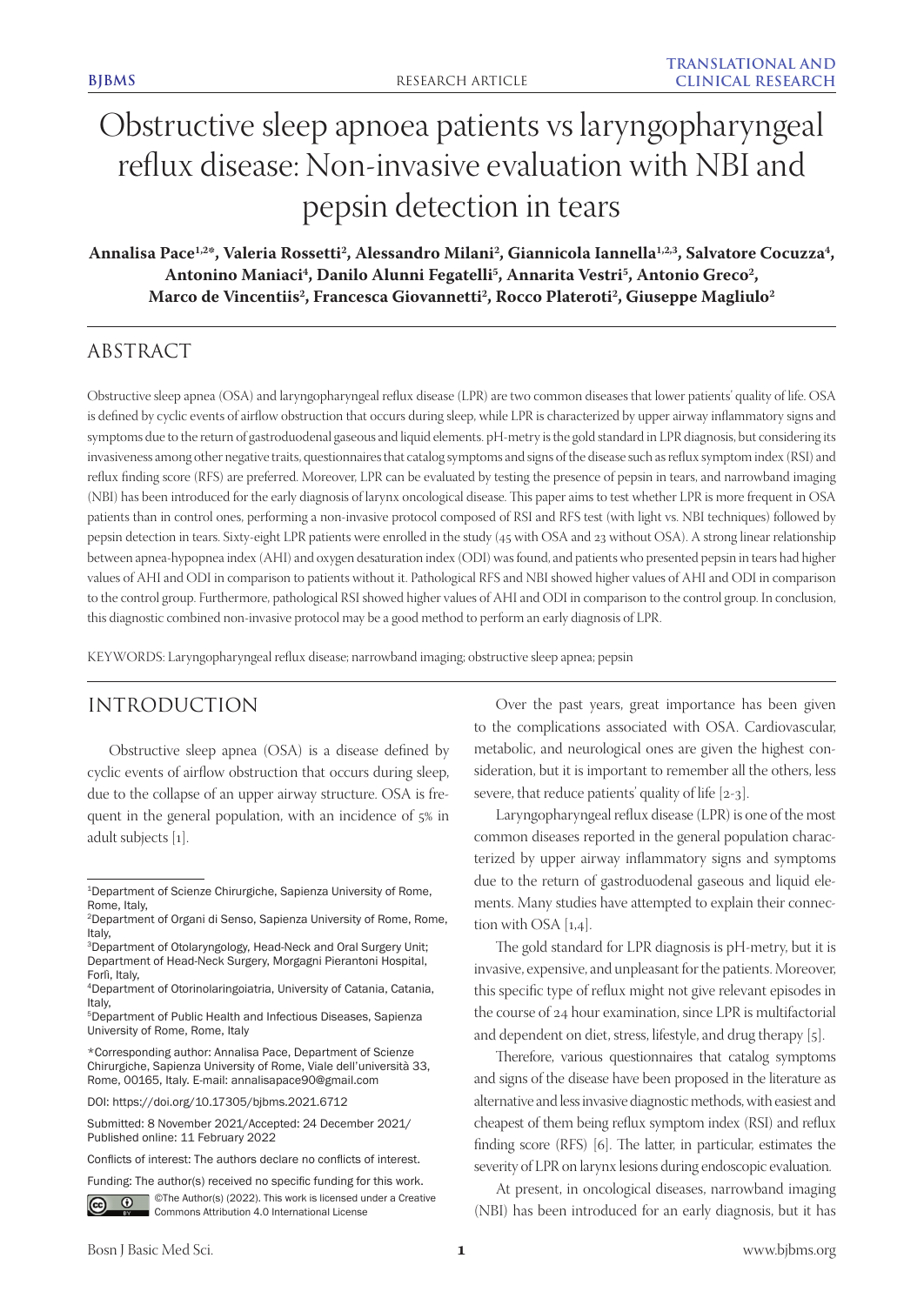also been described as useful for classifying benign lesions. Galli et al. studied NBI for rhinopharyngolaryngeal reflux in pediatric patients and observed that NBI provides evidence of LPR signs not detected using white light [7]. In 2020, our group performed work to evaluate the possible use of NBI for an integrated endoscopic examination in LPR diagnosis in adult patients. We showed that NBI laryngoscopy was able to recognize 23% more patients with LPR signs than the white light method [8].

However, these methods remain partially objective and operator dependent. It is known that pepsin is a damaging substance that causes LPR lesions. Therefore, the detection of pepsin in the upper airway tract represents a valid and non-invasive diagnostic method [9,10]. In particular, some articles have proposed the evaluation of pepsin tears as a diagnostic, economic, and low invasive method to perform LPR diagnosis. It was proved that LPR patients presented high levels of pepsin concentration in tears in comparison to healthy subjects [10].

The purpose of this pilot study was to test if LPR is more frequent in OSA patients than in control ones, performing a non-invasive protocol composed of RSI and RFS test (with light vs. NBI techniques), associated with pepsin detection in tears.

# MATERIALS AND METHODS

This prospective pilot study was conducted at the "Organi di Senso" Department of "Sapienza" University of Rome from March 2020 to March 2021.

Subjects enrolled were older than 18 years with a suspicion of OSA. Exclusion criteria were: <18 years old, the existence of the oral or laryngeal disease, administration of pump inhibitors or medications for LPR treatment concurrently and 3 months before the study, and subjects that performed domiciliary therapy for OSA.

Patient data were collected in a database: Sex, height, weight, body mass index (BMI), and age. All patients underwent ENT examination and polysomnography (PSG) type III for one night, according to the American Association Sleep Medicine (AASM) 2017 classification [11]. Some authors that tested the accuracy of PSG type III showed a strong correlation between the resulting AHI values and PSG type I [12-15].

Report of the device collected: Time of sleep, respiratory movement of the thorax and abdomen, respiratory airflow, heart rate, arterial oxygen saturation, and patient position. The data were also analyzed following AASM classification. Apnea was characterized by a reduction of airflow not inferior to 90% and a duration of 10 seconds or longer.

Hypopnea was considered in a case of a 30% airflow reduction with a duration inferior to 10 seconds and related arousal,

or a 3% O2 saturation drop [15-17]. Apnea-hypopnea index (AHI) was estimated by the mean number of apnea and hypopnea for an hour of sleep.

Two different authors (AP and VR) checked and reviewed all recordings, and a third author (AM) performed random quality checks. Each PSG recording provided a considerable amount of data regarding AHI (supine and not supine); oxygen desaturation index (ODI; supine and not supine); and mean SpO2 (supine and not supine). Finally, AHI (mean between supine and not supine) was considered as the index of severity of OSA disease, following AASM criteria.

As a control group patients, those with an AHI value <5/h were considered. On the contrary, OSA patients were classified into three groups: Mild OSA (AHI  $_5$  and  $\lt 15$ ), moderate OSA (AHI 15 and <30), and severe OSA (AHI >30).

All patients were analyzed for LPR signs and symptoms using two questionnaires (RSI and RFS). RSI [18] is a self-conducted questionnaire composed of nine questions. Each question goes from 0 to 5 points with a total possible value of 45 points. High suspicion of LPR is related to a score of 13 or more. RFS [19] is based on the evidence and signs of LPR visualized with a fibrolaryngoscope. It takes into account eight findings with a scale that goes from 0 to 26. Endoscopic evaluation of LPR and RFS scores was conducted by a single author with a flexible endoscope joined to a camera and a high-definition monitor (Full HD). LPR is considered present with a score  $\geq$  of 7.

According to a preliminary study conducted by our group [8], NBI may be considered a useful method for LPR diagnosis. Therefore, the calculation of RFS was also based on NBI signs. Moreover, we also employed the new NBI score proposed (Table 1). The maximum total NBI score was 13. NBI grading score of LPR included:

TABLE 1. NBI score

| Erythema/hyperemia   | $0 =$ Absent                                                                             |
|----------------------|------------------------------------------------------------------------------------------|
|                      | 1=Arytenoids only                                                                        |
|                      | 2=Diffuse erythema                                                                       |
| Vocal fold edema     | $0 =$ Absent                                                                             |
|                      | $1 = Mid$                                                                                |
|                      | 2=Moderate                                                                               |
|                      | 3=Severe                                                                                 |
|                      | 4=Contact ulcers                                                                         |
|                      | 5=polypoid                                                                               |
| Posterior commissure | 0=Absence of green spots                                                                 |
| hypertrophy          | 1=Presence of green spots that involve<25% of                                            |
|                      | the posterior commissure                                                                 |
|                      | 2=Presence of green spots that involve between<br>25 and 50% of the posterior commissure |
|                      | 3=Presence of green spots that involve between<br>50 and 75% of the posterior commissure |
|                      | 4=Presence of green spots that involve>75% of<br>the posterior commissure                |
| Granuloma            | $0 =$ Absent                                                                             |
|                      | $l =$ Initial                                                                            |
|                      | $2 =$ Present                                                                            |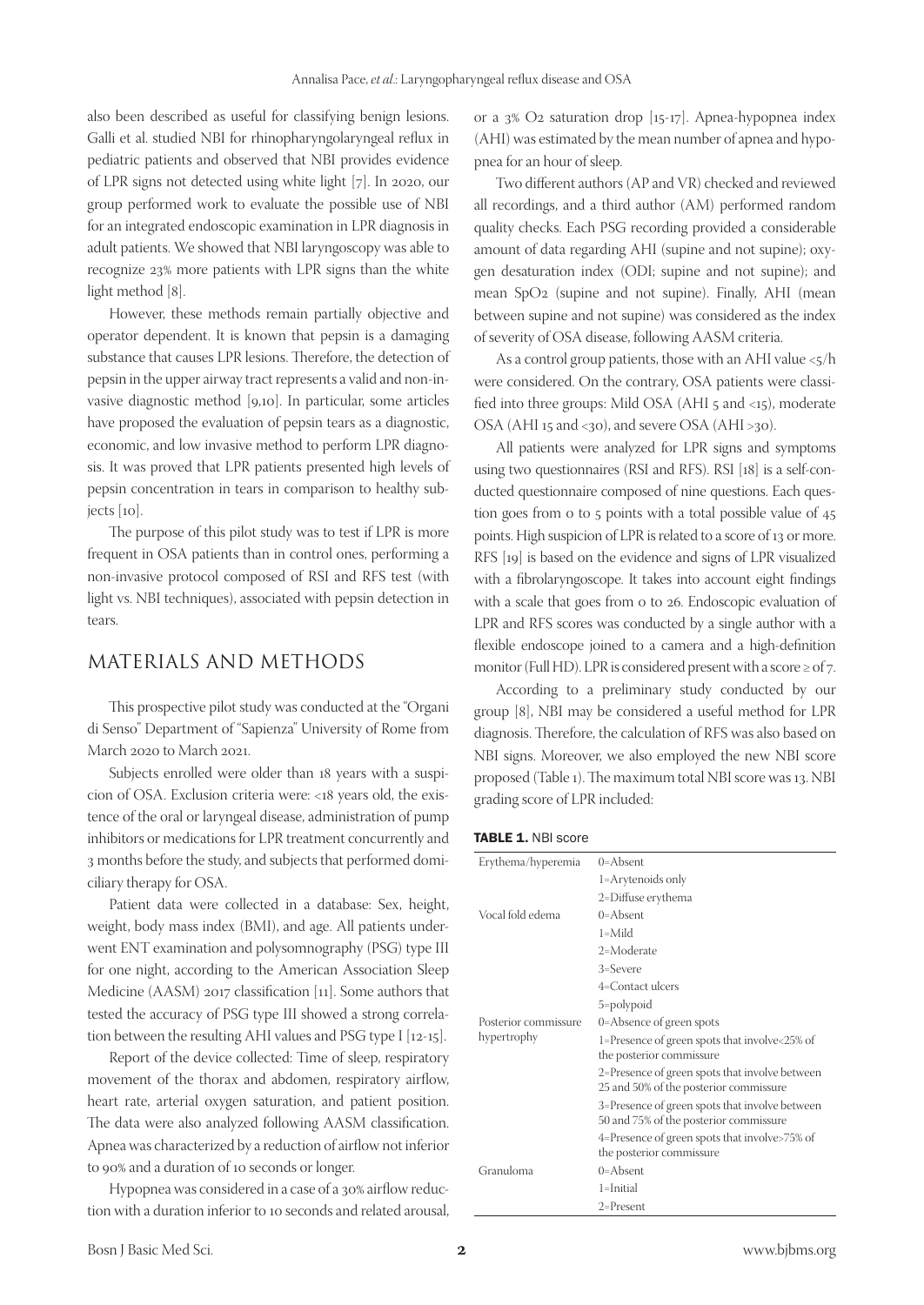- Grade  $1 (o-2 points) =$  Absent or Mild LPR
- Grade  $2(3-7 \text{ points})$  = Moderate LPR
- Grade  $3(8-13 \text{ points})$  = Severe LPR

Endoscopic evaluation with white light was always performed by the same author (VR) adequately trained before the study. On the other hand, the NBI test was conducted by another trained operator (AP) who did not have any information regarding RFS white light results.

Finally, a tear sample for pepsin determination was collected from all patients in the study. The tears were taken early in the morning with a micropipette, a silicone tube with a diameter of 0.3 cm, 2 cm long, diagonally sectioned at 45°, attached to a small vat (diameter of 0,5 cm, 2 cm long), supplied with an aspiration pipe. The micropipette operates by pipetting the tears from the tear lake, located on the bulbar conjunctiva, at the level of the inner chant of the eyelid and depositing the liquid on a glove slide. The collection takes place through the micropipette with a rapid movement, to avoid any subsequent tearing. The tears of both eyes were collected and conveyed into a unique pipe.

Tears sample underwent Peptest™ kit (BIOHIT HealthCare) that determines pepsin quality and quantity in body secretion [9-10]. The test required 100  $\mu$ l of tears with the addition of 100 µl of 0.01 M citric acid. Each sample was centrifuged at 4000 rpm for 5 minutes. Subsequently, 80 µl of supernatant was collected and added to 240 µl of migration buffer and the mixture was vortexed for 10 seconds. A 80  $\mu$ l of this mixture was pipetted into the well of the Peptest<sup>TM</sup> Lateral Flow Device and the results were ready after 15 minutes.

The evaluation is based on the antigen-antibody reaction that uses a monoclonal anti-pepsin antibody (T band reveals the pepsin presence). The system's integrity is checked by an inner reaction (C band) that validates the directly proportional test (IC and C band). T band, instead, results from pepsin with an intensity directly proportional to its concentration. The kit has a Peptest Cube composed of a display that shows ng/ml of pepsin in fluid in 3 seconds (minimum concentration 16 ng/ml). The results can be negative (only the IC is present), positive (the T and C bands are present), and null (absence of IC signal) [8,9,20].

#### Ethical statement

This study was authorized by Sapienza ethical committee (RIF.CE.4841) following the principles of the Declaration of Helsinki. Informed consent was signed by each patient enrolled in the study.

### Statistical analysis

Descriptive statistics were performed to sum up patients' features: Numerical data were reported as mean (standard deviation) and categorical data as frequency (percentage). A scatter plot was used to describe the relationship between AHI and ODI, and the strength of the linear relationship was assessed using Pearson's correlation coefficient. Box plots and non-parametric Wilcoxon rank-sum tests were applied for group comparison. Multivariable logistic regression was performed to evaluate the impact of RSI and the presence of pepsin on the grade of OSA adjusted for age and BMI. A value of 0.05 was used as the cutoff for determining statistical significance. All the statistical analyses were performed by the open-source statistical software R (version 4.0.4).

## **RESULTS**

Sixty-eight consecutive patients, a convenience sample, were enrolled (52 males, M and 16 females, F) of whom 45 (35 M and 10 F) had a diagnosis of OSA and were included in the "case group." On the contrary, 23 patients  $(17 M and 6 F)$ without OSA were enrolled in the "control group." The data collected regarding weight, height, BMI, and anatomic characteristics of patients (septal nose deviation, turbinate hypertrophy, Mallampati, and Friedman) are reported in Table 2.

The scatter plot and the corresponding Pearson's correlation coefficient showed a strong linear relationship between

|             |  | TABLE 2. Patients characteristics reported as mean and |  |  |
|-------------|--|--------------------------------------------------------|--|--|
| percentages |  |                                                        |  |  |

| Patients' characteristics | All $(\%)$  | Case<br>group (%) | Control<br>group (%) |
|---------------------------|-------------|-------------------|----------------------|
| Patients                  | 68          | 45                | 23                   |
| Age                       | 50.4(13.8)  | 55.5(11)          | 40.6(13.4)           |
| BMI                       | 27.8(4.9)   | 29.5(5.1)         | 24.5 (1.7)           |
| Nasal obstruction         | 32(47.0)    | 25(55.6)          | 7(30.4)              |
| Mallampati                |             |                   |                      |
| Grade 1                   | 20(29.4)    | 2(4.4)            | 18 (78.3)            |
| Grade 2                   | 14(20.6)    | 9(20)             | 5(21.7)              |
| Grade 3                   | 23(33.8)    | 23(51.1)          | 0(0)                 |
| Grade 4                   | 11(16.2)    | 11 (24.4)         | 0(0)                 |
| Friedman                  |             |                   |                      |
| Grade 1                   | 17(25)      | 1(2.2)            | 16(69.6)             |
| Grade 2                   | 23(33.8)    | 16(35.6)          | 7(30.4)              |
| Grade 3                   | 18(26.5)    | 18(40)            | 0(0)                 |
| Grade 4                   | 10(14.7)    | 10(22.2)          | 0(0)                 |
| AHI                       | 31(24.5)    | 45.6(16.5)        | 2.6(2)               |
| ODI                       | 30.9 (24.6) | 45.3 (17.3)       | 2.8(1.6)             |
| <b>RSI</b>                | 38 (55.9)   | 33(73.3)          | 5(21.7)              |
| RFS (WL)                  | 34(50)      | 33 (73.3)         | 1(4.3)               |
| RFS (NBI)                 | 40(58.8)    | 37(82.2)          | 3(13.0)              |
| NBI score                 | 44 (64.7)   | 43 (95.6)         | 1(4.3)               |
| Pepsin                    |             |                   |                      |
| Absent                    | 41(60.3)    | 21(46.7)          | 20(87)               |
| $16-25$ ng/ml             | 14(20.6)    | 11(24.4)          | 3(13)                |
| $<$ 25 ng/ml              | 13(19.1)    | 13 (28.9)         | 0(0)                 |

BMI: Body mass index, AHI: Apnea-hypopnea index, ODI: Oxygen desaturation index, RSI: Reflux symptom index, RFS: reflux finding score, WL: White light, NBI: Narrowband imaging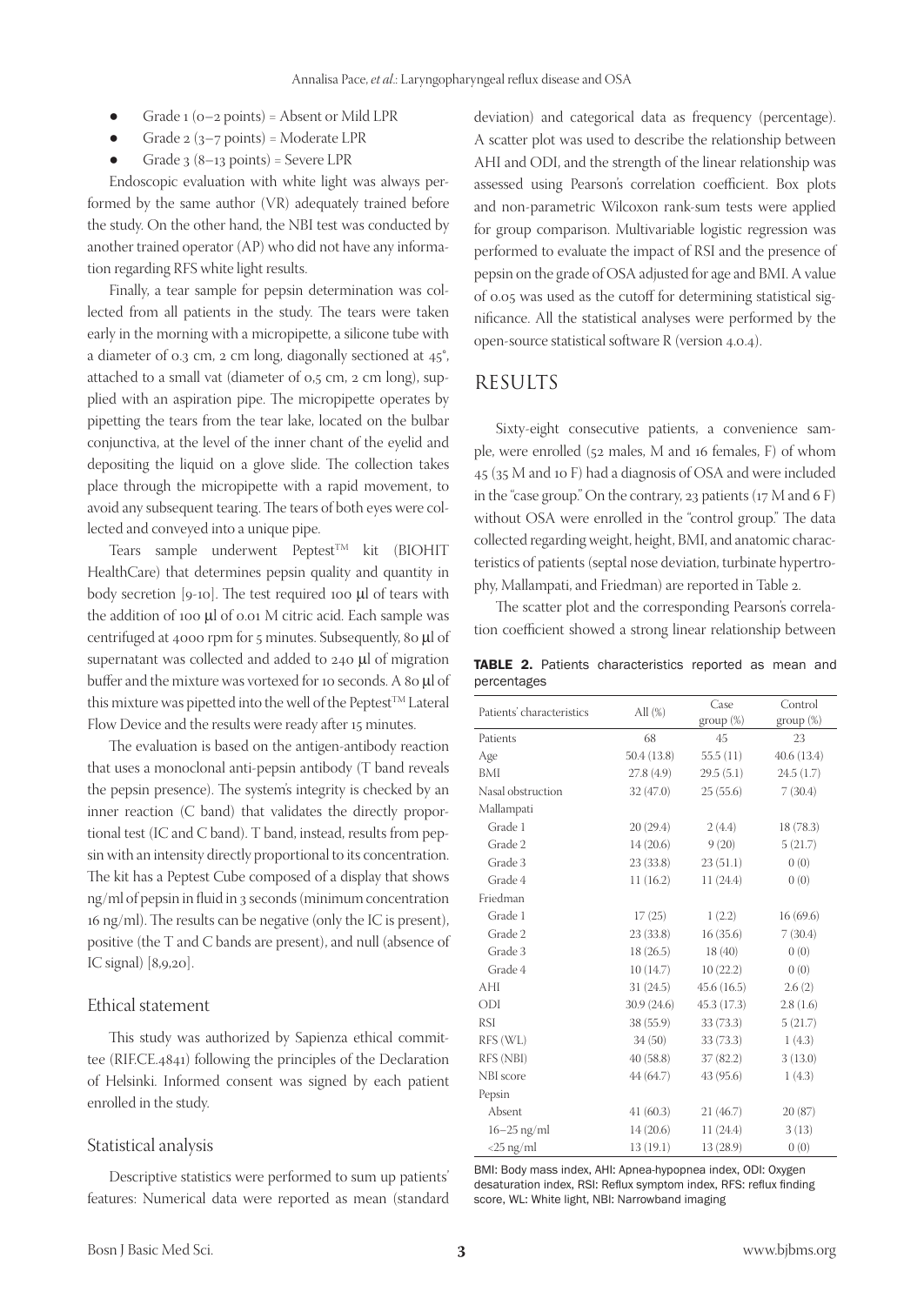AHI and ODI (Figure 1). The value of ODI and AHI is reported in Table 2.

Pathological RFS and NBI showed higher values of AHI and ODI in comparison to the control group (all  $p < 0.001$ ) are in Figure 2). Pathological RSI also showed higher values of AHI ( $p < 0.006$ ) and ODI ( $p > 0.007$ ) in comparison to the control group, as shown in Figure 2.

Patients who presented pepsin in tears had higher values of AHI and ODI in comparison to patients without it  $(p < 0.001)$ (Figure 2). There was no association between the presence of pepsin and nasal obstruction  $(p = 0.324)$ .

The comparison between RSI and the presence of pepsin in both groups, corrected for age and BMI, resulted statistically different  $(p < 0.05)$ . The same was found for the comparison



FIGURE 1. Scatter plot showing apnea-hypopnea index and oxygen desaturation index linear relationship (Pearson's correlation coefficient).

between RFS, tested both with white light and NBI, after age and BMI correction  $(p < 0.05)$ .

# DISCUSSION

OSA is a disorder with an elevated incidence in the global population and its consequences have a strong effect on patients' quality of life. The association with LPR has been confirmed by many studies and different theories are reported regarding its possible etiopathogenesis [1,21-22].

The first hypothesis defined LPR as dependent on increased negative intrathoracic pressure. The latter is consequent to the major respiratory effort, due to the upper airway obstruction, which may also act on the upper esophageal sphincter, reducing the efficacy of its function.

An opposite theory reported that OSA could be worsened by LPR status. Chronic inflammatory status, induced by LPR in the larynx and pharynx, may provoke hypertrophy and thickening of the tissues linked with a sensory impairment and a loss of reflex activity of the larynx during the night [1,23,24]. Moreover, OSA and LPR were evaluated as possible associated to the production of chronic cough. A recent study found that patient with OSA and concomitant LPR is in dependence to OSA's severity [25].

Furthermore, it should be considered that a characteristic of most OSA patients is a high BMI level. Obese patients present an increased intra-abdominal pressure that reduces the thoracic excursion facilitating OSA and also reduces stomach clearance and increases reflux episodes.



FIGURE 2. Box plots of apnea-hypopnea index and oxygen desaturation index according to the case and control group.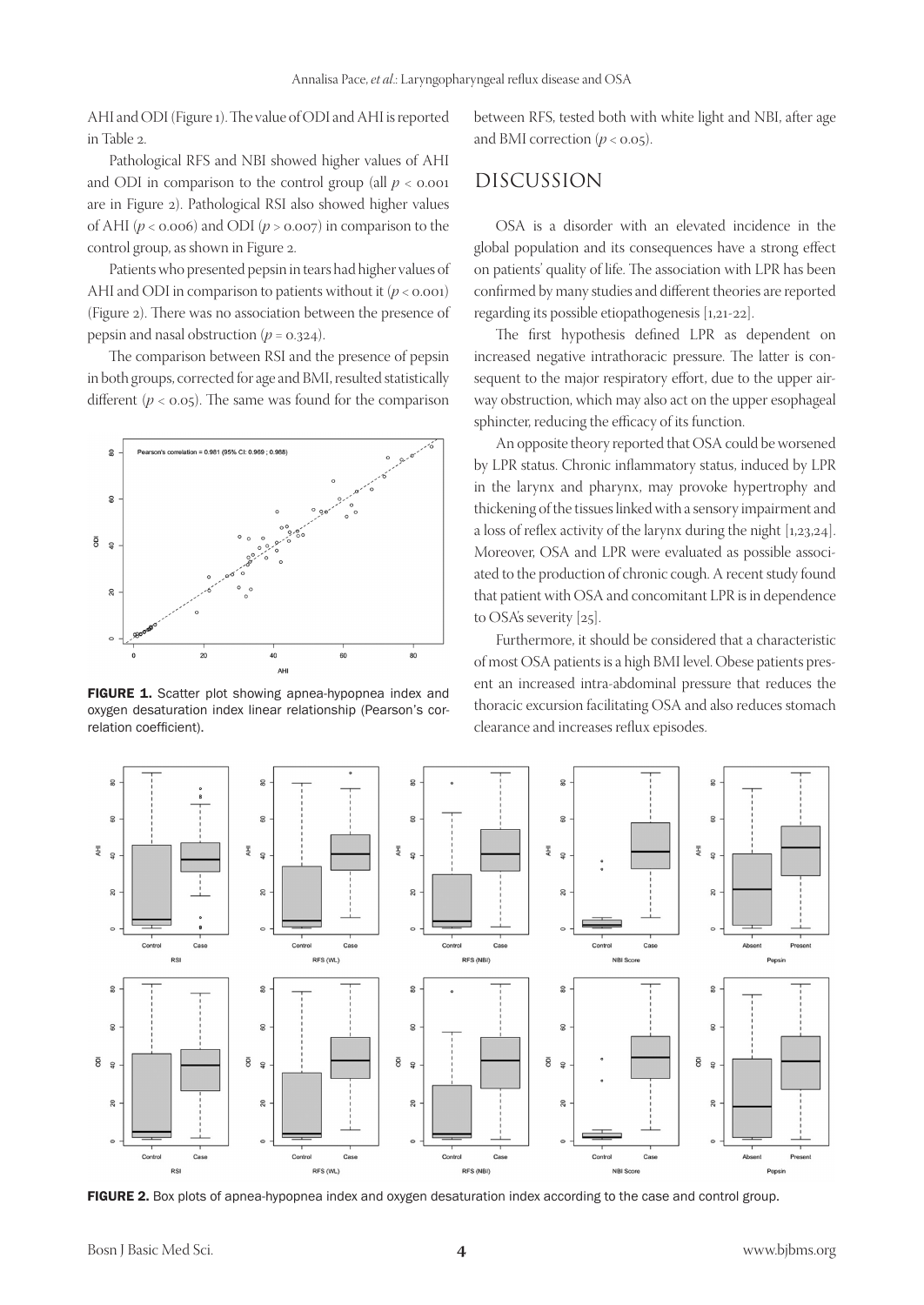At present, the gold standard for diagnosing LPR is 24 hours pH impedance monitoring. This test is expensive and uncomfortable for the patient. Moreover, a recent review of the literature highlights how this method is useful in the case of gastroduodenal acid fluid reflux while failing to detect non-acid reflux. Its false-negative rate is about 20-50% due to the multifactorial condition of LPR: Lifestyle, diet, and stress. Finally, there is no standardization in terms of probe position and diagnostic criteria [5].

Therefore, in daily clinical practice, the diagnosis of LPR is indirectly conducted by performing validated questionnaires during ENT evaluation. Both RSI and RFS scores were produced by Belafsky [18,19]. RFS, in particular, is a clinical severity score used to classify common laryngoscopic evidence.

We have chosen to perform RSI and RFS since it was a preliminary study and both of them are internationally approved in literature, easier to administer and cheaper [15-16]. RSI was defined as easy administration and highly reproducible method, exhibiting excellent clinical validity. RFS, according to Belafsky et al. [15-16], evidenced an improvement during follow-up of LPR patients treated with PPI therapy with an excellent inter- and intra-observer reproducibility.

However, in the past years, NBI endoscopic evaluation has been performed not only in the oncologic ENT field but also for the study of benign ENT lesions. Galli et al. analyzed the effect of LPR in children using NBI to study cobblestone aspects of the hypopharyngeal mucosa, phlogosis of the tonsillar crypts and adenoid surface, hyperemia, and hypervascularization of subglottic and tracheal mucosa [7].

In 2020, Pace et al. [8] performed a study to evaluate the comparison between LPR studied with white light endoscope and NBI ones. Moreover, they tried to define an NBI classification system to classify the grade of LPR disease. Results showed that RSF assessed by white light examination recognized LPR signs in 65% of the patients, while the same score calculated with NBI laryngoscopy recognized 88% of patients affected by LPR disease. This information testified to the greater sensitivity of NBI laryngoscopy in LPR diagnosis in comparison to the white light one.

For this reason, one of the aims of the current study was to test the frequency of LPR in OSA subjects through the most common questionnaires and testing RFS with white light and NBI. Results agree with the literature related to the increased LPR in OSA subjects tested with both techniques.

The statistical analysis conducted showed that RSI and RFS, tested both with light and NBI, were associated with high values of AHI and ODI. Therefore, symptomatology and symptoms confirmed an elevated presence of LPR in OSA patients.

However, these questionnaires are partly objective since they depend on the patient's answers and sensation, and the training of the endoscopic operator. One of the authors (VR) was trained to perform a good diagnosis with light. To get more objective results, another author (AP) performed NBI evaluation without knowing the results of white light RFS.

A new non-invasive diagnostic method to study LPR is characterized by the analysis of pepsin in the upper respiratory tract [26]. Many authors researched pepsin in saliva comparing results with 24 hours MII pH monitoring tests result [22-25].

In 2019, Iannella et al. examined LPR in OSA subjects based on salivary pepsin concentration [9]. Finally, they correlated results with the grade of OSA disease. The presence of salivary pepsin was reported in many subjects with sleep apnea even if no correlation was found with the grade of disease.

In the upper respiratory tract, pepsin was described in the tears sample as well. Iannella et al. studied the relationship between LPRD and the concentration level of pepsin in the tears of 20 children affected by LPRD. These children underwent RSI testing and 24 hours MII pH. The percentage of human pepsin in tears, tested with enzyme-linked immunosorbent assay (ELISA), was present in 20% of children affected by LPRD in concentration levels of 3.5, 5.4, 4.0, and 4.2 ng/ml, respectively. There was no pepsin found in the tears of the control group. The presence of pepsin in tears was not correlated to the total number and types of reflux episodes [25].

The first study on pepsin detection in the adult population was conducted by Magliulo et al. [10] in 2020, where results showed that 64% of the LPRD selected patients presented high levels of pepsin concentration in their eyes, while no patients in the control group presented pepsin in tear samples obtained. In this study, a similar result was obtained with 72% of patients with OSA, pathological RSI and RFS score, and with the presence of pepsin in tears. They hypothesized that pepsin reaches pre-corneal tears film passing through the nasolacrimal duct during reflux attacks [10]. However, other possible causes may be pepsin arrival from blood and lacrimal glands cells production. Therefore, it was confirmed that pepsin may be economical and easy to administer method for the LPR presence determination.

# CONCLUSION

Limitations of this study were the small sample size and the lack of MCII as the gold standard in the LPR diagnosis. However, the analysis performed is cheaper and easier to find in the ENT department and the common clinical practice. The diagnostic protocol may be considered as a potential first screening for LPR, avoiding the unuseful and expensive MCII. In this paper, in fact, we did not test any formal hypothesis, but wanted to explore the possible associations between tears and reflux to be able to design an adequately powered diagnostic study. Therefore, further studies, with sample size calculated with statistical power and significance level, are underway to confirm our results.